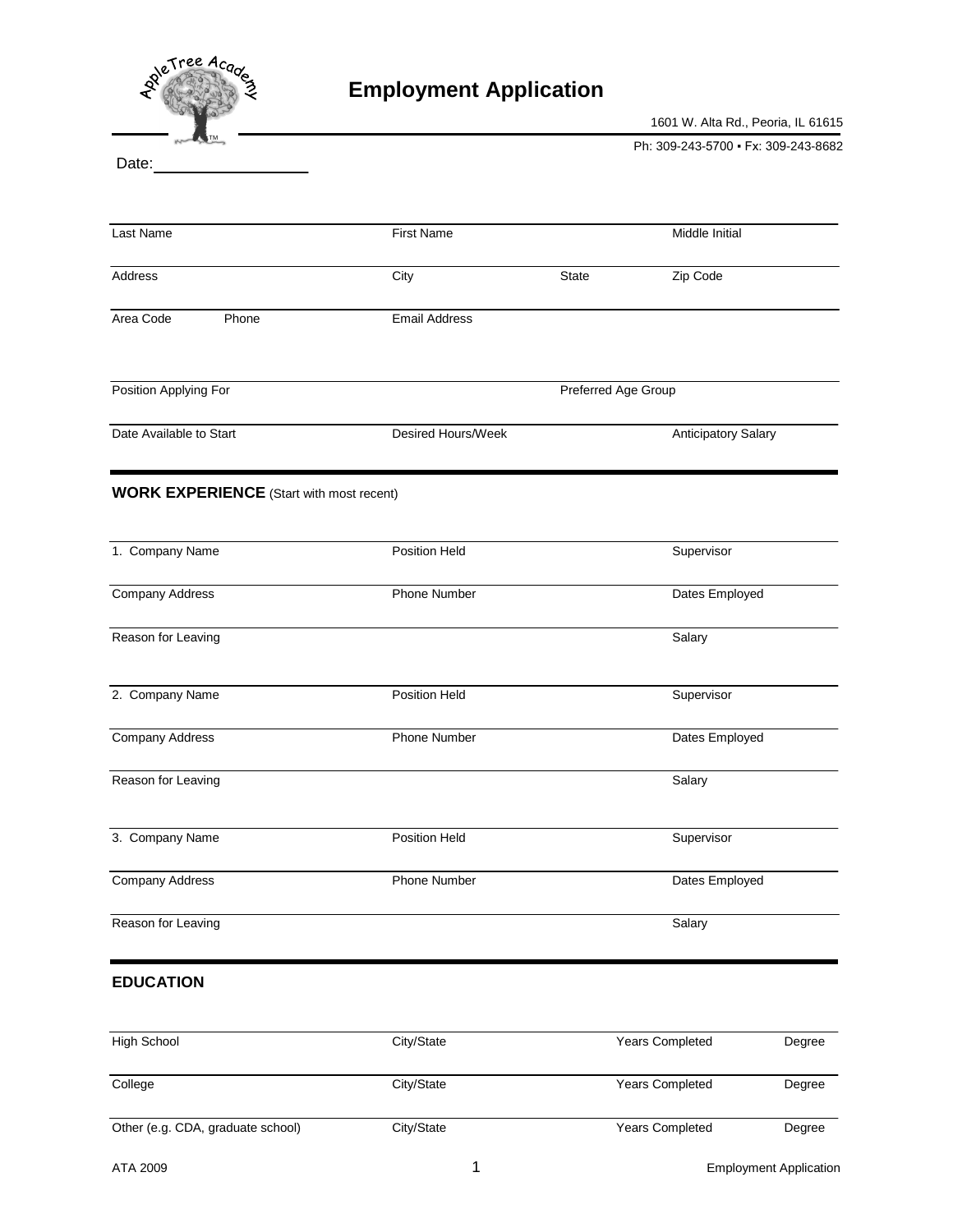**REFERENCES** (business/professional, not relatives/friends) the following people may be contacted by AppleTree Academy

| Name                                                                                                                                                                                                                                                                                                                                                                                                                                                                                                                                                                                                                                                                                                                         | Address                                                                                                                                                                                                                                                                                                                                                               | <b>Phone Number</b> | Relationship            |  |  |
|------------------------------------------------------------------------------------------------------------------------------------------------------------------------------------------------------------------------------------------------------------------------------------------------------------------------------------------------------------------------------------------------------------------------------------------------------------------------------------------------------------------------------------------------------------------------------------------------------------------------------------------------------------------------------------------------------------------------------|-----------------------------------------------------------------------------------------------------------------------------------------------------------------------------------------------------------------------------------------------------------------------------------------------------------------------------------------------------------------------|---------------------|-------------------------|--|--|
| Name                                                                                                                                                                                                                                                                                                                                                                                                                                                                                                                                                                                                                                                                                                                         | Address                                                                                                                                                                                                                                                                                                                                                               | <b>Phone Number</b> | Relationship            |  |  |
| Name                                                                                                                                                                                                                                                                                                                                                                                                                                                                                                                                                                                                                                                                                                                         | Address                                                                                                                                                                                                                                                                                                                                                               | <b>Phone Number</b> | Relationship            |  |  |
| <b>EMPLOYMENT CONDITIONS</b>                                                                                                                                                                                                                                                                                                                                                                                                                                                                                                                                                                                                                                                                                                 |                                                                                                                                                                                                                                                                                                                                                                       |                     |                         |  |  |
|                                                                                                                                                                                                                                                                                                                                                                                                                                                                                                                                                                                                                                                                                                                              | Have you ever been convicted of a felony criminal offense or disorderly personal offense?<br>If yes, please state the nature of the offense, where the offense occurred, date, and sentence imposed:                                                                                                                                                                  |                     | Yes<br>No               |  |  |
|                                                                                                                                                                                                                                                                                                                                                                                                                                                                                                                                                                                                                                                                                                                              | Have you ever been discharged or forced to resign from a position?                                                                                                                                                                                                                                                                                                    | No.<br>Yes          | If yes, please explain: |  |  |
| A position in a childcare facility may be physically and emotionally demanding. The demands include, among other<br>things, the need to lift and carry children on a regular basis and the need to react quickly at all times, to any situation.<br>Are you able to fulfill these functions of the job, with or without reasonable accommodation?<br>No<br>Yes<br>Are you at least 18 years of age?<br>Yes<br>No<br>(Note: Although such conditions are not a bar to employment, and accurate response is important for your safety as well as that of<br>other individuals at the work place, and it may be necessary for AppleTree Academy to determine whether reasonable<br>accommodations, if appropriate, can be made) |                                                                                                                                                                                                                                                                                                                                                                       |                     |                         |  |  |
|                                                                                                                                                                                                                                                                                                                                                                                                                                                                                                                                                                                                                                                                                                                              | In order to determine if I have the characteristics which qualify me to work effectively with children or otherwise determine my<br>suitability for employment at AppleTree Academy, I hereby authorize AppleTree Academy to contact my references or other private<br>or public sources to obtain personal background information regarding me.                      |                     |                         |  |  |
| I give AppleTree Academy the right to determine whether I am included in any information database or central registries of any state<br>for the purpose of screening child care workers and the right to conduct the appropriate criminal background investigation required<br>or allowed by state and/or federal regulations.                                                                                                                                                                                                                                                                                                                                                                                               |                                                                                                                                                                                                                                                                                                                                                                       |                     |                         |  |  |
| Following an employment offer, I will also be required to undergo a physical examination to determine whether I can perform the<br>essential functions of the position for which I am applying, without endangering my health and safety or that of others, otherwise the<br>employment offer may be withdrawn. Drug and alcohol testing may be required at AppleTree Academy, and I may be required to<br>complete a separate release form and employment is contingent on passing the test.                                                                                                                                                                                                                                |                                                                                                                                                                                                                                                                                                                                                                       |                     |                         |  |  |
| All applicants must comply with the verification procedures contained in the Immigration Reform and Control Act.                                                                                                                                                                                                                                                                                                                                                                                                                                                                                                                                                                                                             |                                                                                                                                                                                                                                                                                                                                                                       |                     |                         |  |  |
| I hereby certify that all of these facts and information listed on this application are true and complete. I understand that any false,<br>incomplete, or misleading information given by me on this application may result in rejection of this application at any time even after<br>I am employed and may result in my immediate dismissal.                                                                                                                                                                                                                                                                                                                                                                               |                                                                                                                                                                                                                                                                                                                                                                       |                     |                         |  |  |
|                                                                                                                                                                                                                                                                                                                                                                                                                                                                                                                                                                                                                                                                                                                              | I hereby release and forever discharge AppleTree Academy, its agents and employees, from any and all liability of every kind and<br>description incurred by virtue of conducting an investigation into my personal history, background, or character traits, including<br>matters set forth in the AppleTree Academy Confidential Employment Background Questionnaire |                     |                         |  |  |
| I have read and agree to the foregoing.                                                                                                                                                                                                                                                                                                                                                                                                                                                                                                                                                                                                                                                                                      |                                                                                                                                                                                                                                                                                                                                                                       |                     |                         |  |  |

Signature Date **Date of the Contract of Contract Contract of Contract Contract Contract Only and Date Only and D** 

*AppleTree Academy takes affirmative action to comply with all applicable laws of local, state, and federal governments regarding employment practices which prohibit discrimination based on race, religion, color, sex, age, national origin, disability, or other characteristics protected by law*